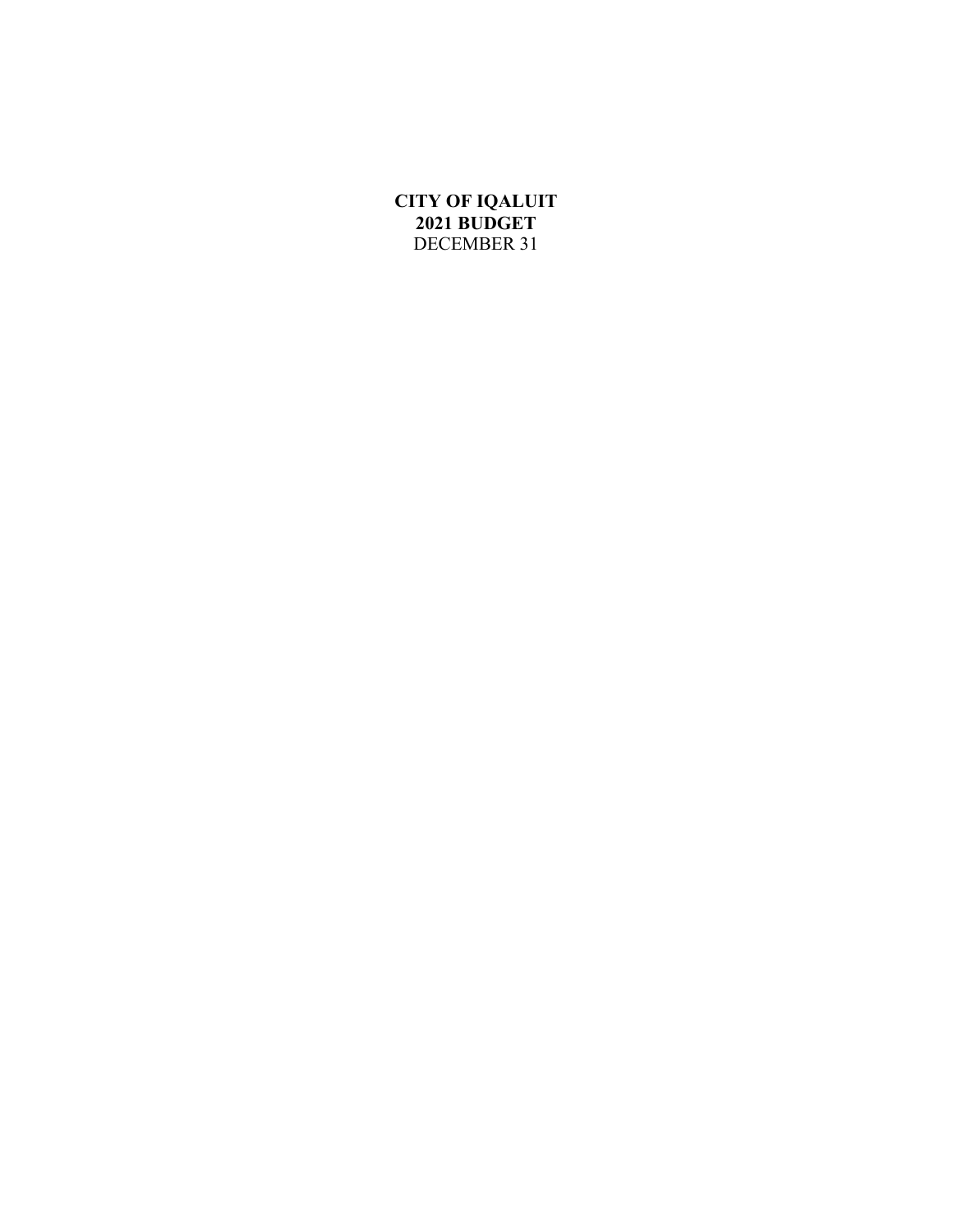# **CITY OF IQALUIT INDEX TO THE 2021 BUDGET** DECEMBER 31

|                | <b>Consolidated Statement of Operations</b> | Page<br>$\overline{2}$ |
|----------------|---------------------------------------------|------------------------|
|                | <b>SCHEDULES</b>                            |                        |
| $\mathbf{I}$   | Changes in Accumulated Fund Balances        | 3                      |
| $\overline{2}$ | <b>General Operating Fund</b>               | 4                      |
| 3              | Water Sewer Fund                            | 5                      |
| $\overline{4}$ | <b>Sanitation Program Fund</b>              | 6                      |
| 5              | Land Development Fund                       | $\overline{7}$         |
|                | <b>General Operating Fund - Revenues</b>    |                        |
| 6              | Grants in Lieu                              | 8                      |
| 6              | <b>Government Operating Transfers</b>       | $\,$ $\,$              |
| 6              | Other Revenue from Own Sources              | 8                      |
|                | <b>General Operating Fund - Departments</b> |                        |
| 7              | <b>General Government</b>                   | 9                      |
| 8              | <b>Emergency Services</b>                   | 10                     |
| 9              | <b>By-law Enforcement</b>                   | 11                     |
| 10             | Public Works and Transportation             | 12                     |
| 11             | Recreational and Cultural                   | 13                     |
| 12             | <b>Engineering Services</b>                 | 14                     |
| 13             | Economic Development15                      |                        |
| 14             | <b>Community Funding</b>                    | 16                     |
| 15             | Gravel                                      | 17                     |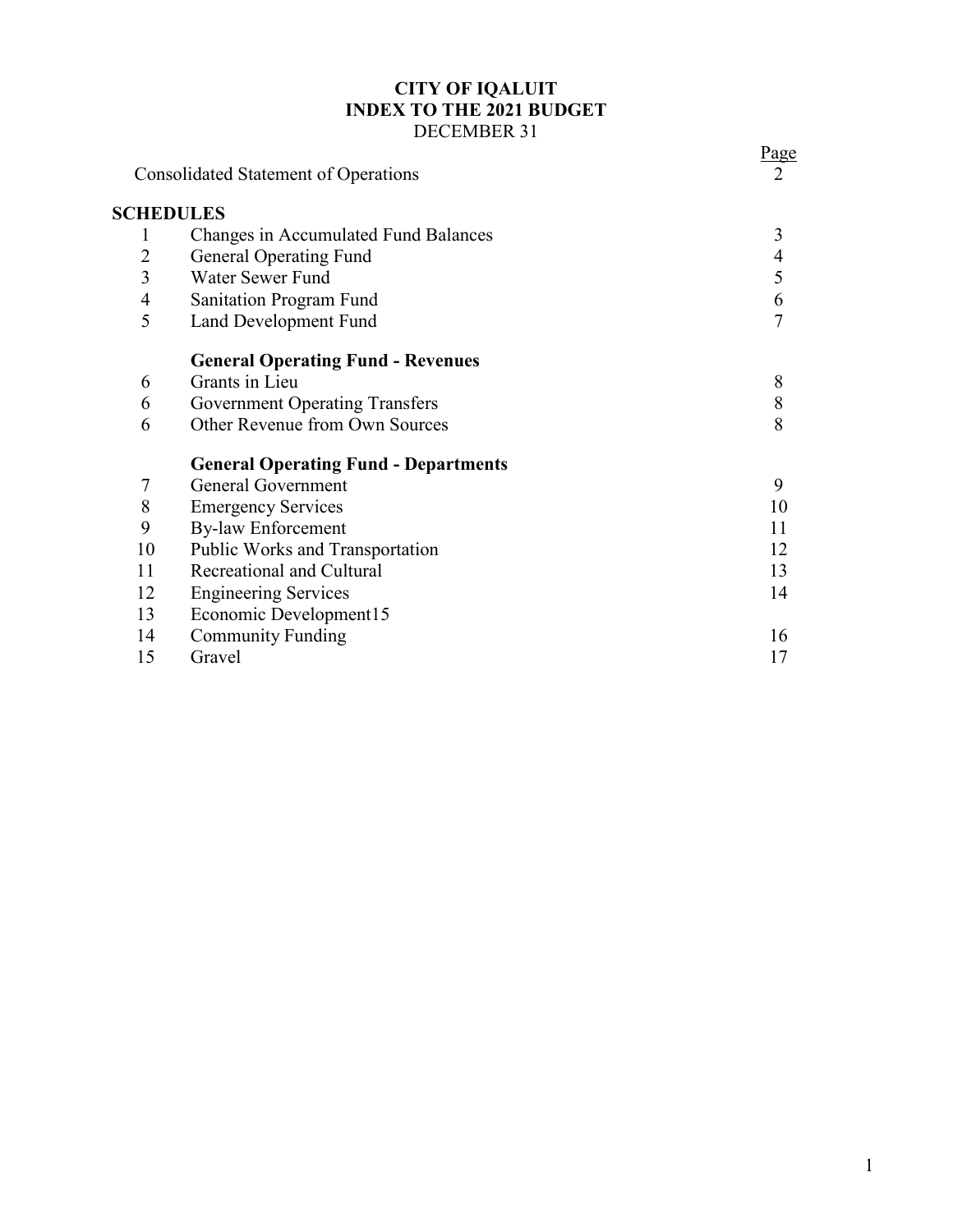### **CITY OF IQALUIT CONSOLIDATED STATEMENT OF OPERATIONS** FOR THE YEAR ENDED DECEMBER 31

|                                                   | 2021                | 2020          | 2019          |
|---------------------------------------------------|---------------------|---------------|---------------|
|                                                   | <b>Budget</b>       | <b>Budget</b> | <b>Actual</b> |
|                                                   | (Unaudited)         | (Unaudited)   |               |
| <b>Revenues</b>                                   |                     |               |               |
| Taxation and user charges                         |                     |               |               |
| Taxes and grants in lieu (Schedule 2)             | \$<br>22,418,053 \$ | 20,956,400 \$ | 21,145,594    |
| Water and sewer (Schedule 3)                      | 10,242,500          | 9,441,000     | 8,536,646     |
| Sanitation (Schedule 4)                           | 4,224,200           | 4,083,863     | 4,697,872     |
| Land development and administration (Schedule 5)  | 3,054,200           | 2,741,100     | 4,078,312     |
| Other revenue from own sources (Schedule 6)       | 1,311,900           | 1,015,400     | 1,467,509     |
| Emergency services (Schedule 8)                   | 2,607,300           | 1,913,800     | 2,153,816     |
| By-law enforcement (Schedule 9)                   | 106,800             | 81,500        | 86,615        |
| Recreational and cultural (Schedule 11)           | 1,154,300           | 1,393,100     | 1,527,260     |
| Government transfers                              |                     |               |               |
| Equalization contribution (Schedule 2)            | 2,143,800           | 2,067,200     | 2,067,177     |
| Water and sewer subsidy (Schedule 3)              | 1,257,900           | 1,257,900     | 1,257,913     |
| Water and sewer projects (Schedule 3)             |                     |               | 5,198,373     |
| Sanitation projects (Schedule 4)                  |                     |               | 1,390,324     |
| Land contributions (Schedule 5)                   |                     | 84,500        | 88,083        |
| Other government transfers (Schedule 6)           | 20,000              | 21,500        | 451,861       |
| Recreational and cultural transfers (Schedule 11) | 25,000              | 40,000        | 163,198       |
| Economic development contribution (Schedule 13)   | 190,000             | 190,000       | 76,620        |
| Contract services (Schedule 14)                   | 2,560,800           |               | 1,717,938     |
|                                                   | 51,316,753          | 45,287,263    | 56,105,111    |
|                                                   |                     |               |               |
| <b>Expenses</b>                                   |                     |               |               |
| Water and sewer (Schedule 3)                      | 7,814,100           | 8,313,400     | 13,044,679    |
| Sanitation (Schedule 4)                           | 2,589,700           | 2,675,500     | 2,538,497     |
| Land development and administration (Schedule 5)  | 1,406,500           | 1,410,000     | 3,579,594     |
| General government (Schedule 7)                   | 6,346,800           | 5,915,500     | 4,339,429     |
| Emergency services (Schedule 8)                   | 3,754,600           | 4,366,500     | 3,776,012     |
| By-law enforcement (Schedule 9)                   | 1,143,000           | 1,095,400     | 930,314       |
| Public works and transportation (Schedule 10)     | 5,063,500           | 5,455,300     | 4,172,739     |
| Recreational and cultural (Schedule 11)           | 6,485,800           | 6,241,200     | 6,304,623     |
| Engineering services (Schedule 12)                | 1,087,800           | 943,100       | 580,890       |
| Economic development (Schedule 13)                | 190,000             | 173,100       | 76,620        |
| Contract services (Schedule 14)                   | 2,560,800           |               | 1,717,938     |
| Gravel (Schedule 15)                              |                     |               | (56, 779)     |
| Depreciation                                      | 6,911,200           | 5,929,900     | 6,492,038     |
|                                                   | 45,353,800          | 42,518,900    | 47,496,594    |
|                                                   |                     |               |               |
| <b>Excess Revenues Before Capital Projects</b>    | 5,962,953           | 2,768,363     | 8,608,517     |
| <b>Capital Projects</b>                           |                     |               |               |
| Government transfers relating to capital          |                     |               | 20,982,909    |
| Capital project expenses                          |                     |               |               |
|                                                   |                     |               | 20,982,909    |
| <b>Excess Revenues</b>                            | <u>5,962,953 \$</u> | 2,768,363 \$  | 29,591,426    |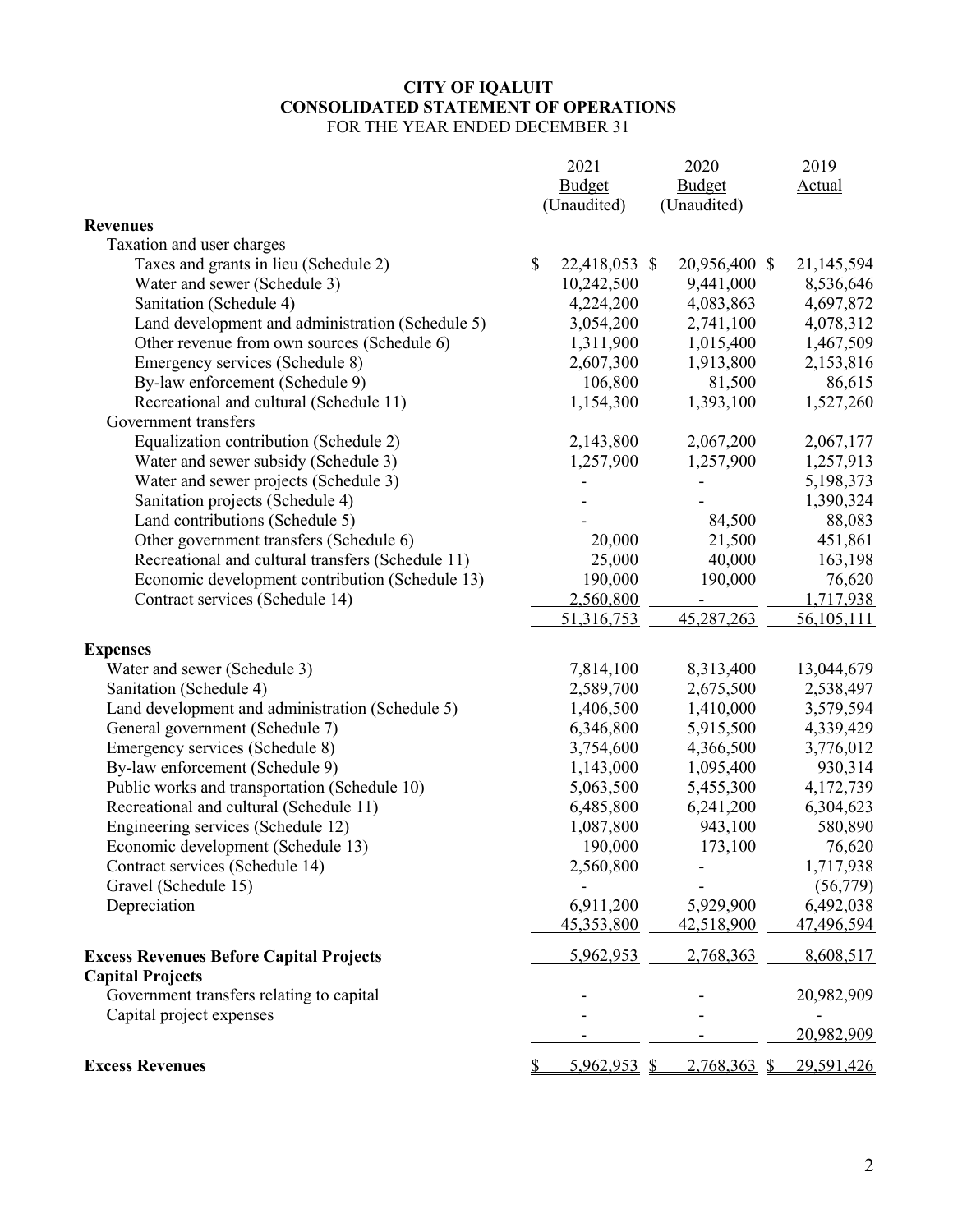## SCHEDULE 1

### **CITY OF IQALUIT CHANGES IN ACCUMULATED FUND BALANCES** FOR THE YEAR ENDED DECEMBER 31, 2021

|                                         | General<br><b>Operating Fund</b> | Water Sewer Fund | Sanitation<br>Program Fund | Land<br>Development<br>Fund | Reserve Fund             | Equity in<br>Tangible Capital<br>Assets | 2021<br>Municipal<br><b>Position Total</b> |
|-----------------------------------------|----------------------------------|------------------|----------------------------|-----------------------------|--------------------------|-----------------------------------------|--------------------------------------------|
| <b>EXCESS REVENUES</b>                  | 2,387,453 \$                     | 529,300 \$       | 1,398,500 \$               | $1,647,700$ \$              | $\overline{\phantom{a}}$ | $\,$                                    | 5,962,953                                  |
| Net interfund transfers<br>Depreciation | 3,518,200                        | 3,157,000        | 236,000                    |                             |                          | (6,911,200)                             |                                            |
| <b>CHANGE IN FUND BALANCES</b>          | 5,905,653                        | 3,686,300        | 0.634,500                  | 1,647,700                   |                          | (6,911,200)                             | 5,962,953                                  |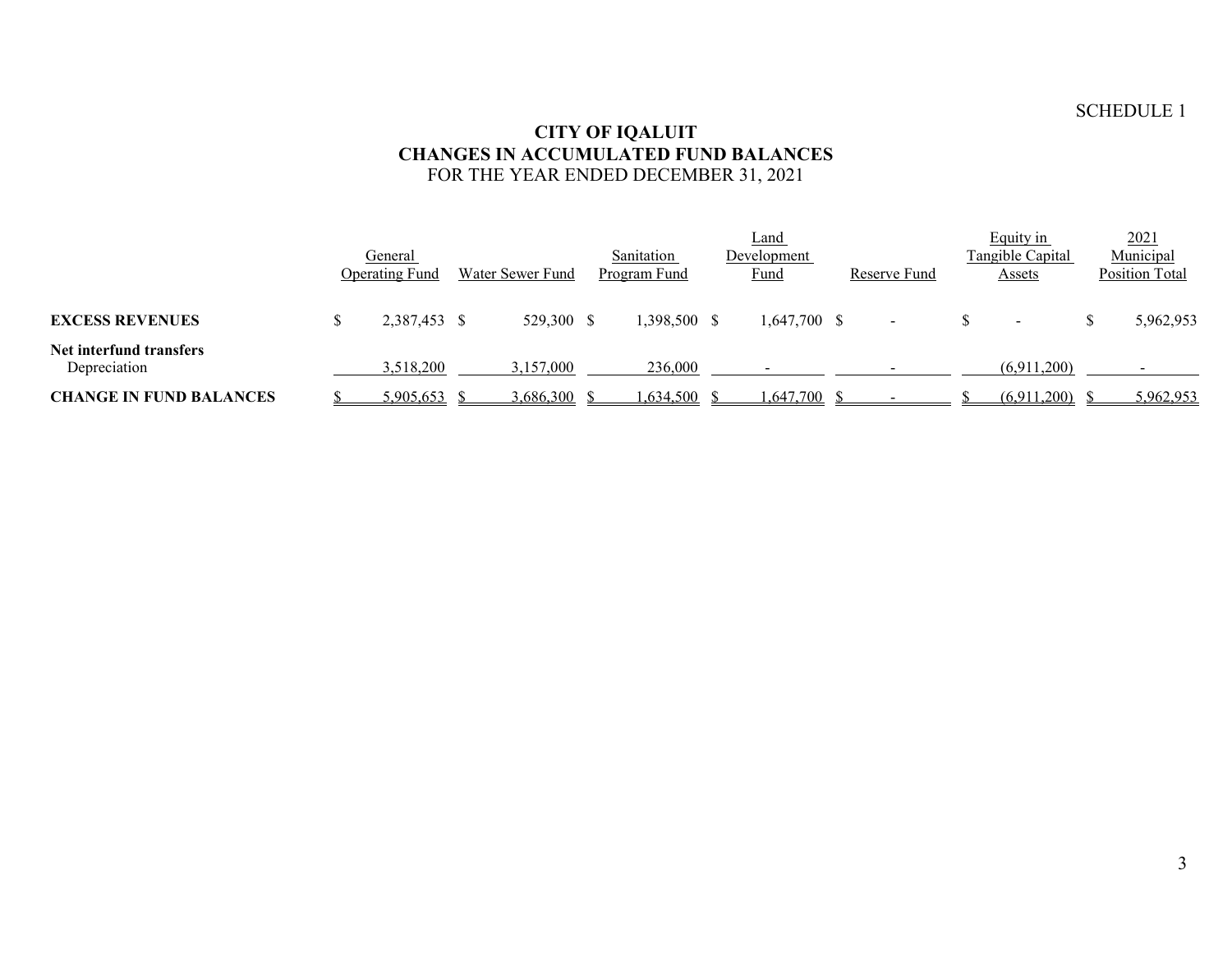### **CITY OF IQALUIT GENERAL OPERATING FUND** FOR THE YEAR ENDED DECEMBER 31

|                                                | 2021                           | 2020          | 2019                     |
|------------------------------------------------|--------------------------------|---------------|--------------------------|
|                                                | Budget                         | Budget        | <b>Actual</b>            |
|                                                | (Unaudited)                    | (Unaudited)   |                          |
| <b>Revenues</b>                                |                                |               |                          |
| User charges                                   |                                |               |                          |
| Taxes                                          | $\mathcal{S}$<br>14,700,164 \$ | 14,138,500 \$ | 13,893,755               |
| Grants in lieu (Schedule 6)                    | 7,717,889                      | 6,817,900     | 7,251,839                |
|                                                | 22,418,053                     | 20,956,400    | 21,145,594               |
| Other revenue from own sources (Schedule 6)    | 1,311,900                      | 1,015,400     | 1,467,509                |
| Emergency services (Schedule 8)                | 2,607,300                      | 1,913,800     | 2,153,816                |
| By-law enforcement (Schedule 9)                | 106,800                        | 81,500        | 86,615                   |
| Recreational and cultural (Schedule 11)        | 1,154,300                      | 1,393,100     | 1,527,260                |
|                                                | 27,598,353                     | 25,360,200    | 26,380,794               |
| Government transfers                           |                                |               |                          |
| Equalization contribution                      | 2,143,800                      | 2,067,200     | 2,067,177                |
| Economic development (Schedule 13)             | 190,000                        | 190,000       | 76,620                   |
| Recreational and cultural (Schedule 11)        | 25,000                         | 40,000        | 163,198                  |
| Government operating transfers (Schedule 6)    | 20,000                         | 21,500        | 451,861                  |
| Contract services (Schedule 14)                | 2,560,800                      |               | 1,717,938                |
|                                                | 32,537,953                     | 27,678,900    | 30,857,588               |
| <b>Expenses</b>                                |                                |               |                          |
| General government (Schedule 7)                | 6,346,800                      | 5,915,500     | 4,339,429                |
| Emergency services (Schedule 8)                | 3,754,600                      | 4,366,500     | 3,776,012                |
| By-law enforcement (Schedule 9)                | 1,143,000                      | 1,095,400     | 930,314                  |
| Public works and transportation (Schedule 10)  | 5,063,500                      | 5,455,300     | 4,172,739                |
| Recreational and cultural (Schedule 11)        | 6,485,800                      | 6,241,200     | 6,304,623                |
| Engineering services (Schedule 12)             | 1,087,800                      | 943,100       | 580,890                  |
| Economic development (Schedule 13)             | 190,000                        | 173,100       | 76,620                   |
| Contract services (Schedule 14)                | 2,560,800                      |               | 1,717,938                |
| Gravel (Schedule 15)                           |                                |               | (56,779)                 |
|                                                | 26,632,300                     | 24,190,100    | 21,841,786               |
| Depreciation                                   | 3,518,200                      | 3,273,900     | 3,325,204                |
|                                                | 30,150,500                     | 27,464,000    | 25,166,990               |
| <b>Excess Revenues Before Capital Projects</b> | 2,387,453                      | 214,900       | 5,690,598                |
| <b>Capital Projects</b>                        |                                |               |                          |
| Capital contributions                          |                                |               | 3,826,147                |
| Capital project expenses                       |                                |               | $\overline{\phantom{a}}$ |
|                                                |                                |               | 3,826,147                |
| <b>Excess Revenues</b>                         | 2,387,453 \$                   | $214,900$ \$  | 9,516,745                |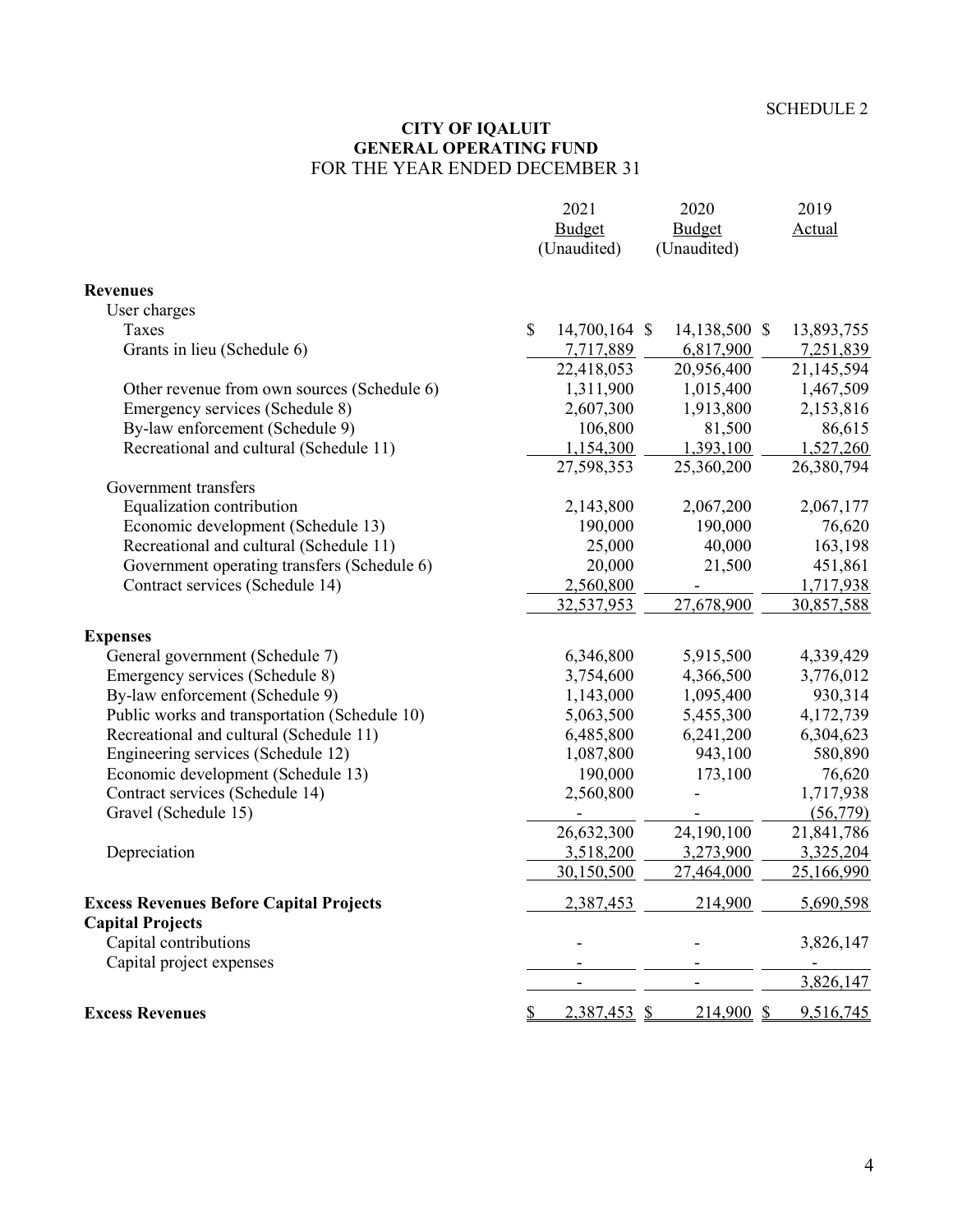#### **CITY OF IQALUIT WATER SEWER FUND** FOR THE YEAR ENDED DECEMBER 31

|                                                          |                           | 2021                   | 2020                    | 2019        |
|----------------------------------------------------------|---------------------------|------------------------|-------------------------|-------------|
|                                                          |                           | <b>Budget</b>          | <b>Budget</b>           | Actual      |
|                                                          |                           | (Unaudited)            | (Unaudited)             |             |
| <b>Revenues</b>                                          |                           |                        |                         |             |
| User charges                                             |                           |                        |                         |             |
| Residential                                              | $\boldsymbol{\mathsf{S}}$ | 5,250,000 \$           | 5,250,000 \$            | 5,460,967   |
| Residential subsidy                                      |                           |                        | (800,000)               | (2,503,813) |
|                                                          |                           | 5,250,000              | 4,450,000               | 2,957,154   |
| Commercial                                               |                           | 1,540,000              | 1,540,000               | 1,923,922   |
| Government and industrial                                |                           | 3,300,000              | 3,300,000               | 3,496,494   |
| Other fees                                               |                           | 152,500                | 151,000                 | 159,076     |
|                                                          |                           | 10,242,500             | 9,441,000               | 8,536,646   |
| Government transfers                                     |                           |                        |                         |             |
| Government of Nunavut - Projects                         |                           |                        |                         | 5,198,373   |
| Government of Nunavut - Subsidies                        |                           | 1,257,900              | 1,257,900               | 1,257,913   |
|                                                          |                           | 11,500,400             | 10,698,900              | 14,992,932  |
|                                                          |                           |                        |                         |             |
| <b>Expenses</b>                                          |                           |                        |                         |             |
| Salaries and wages                                       |                           | 3,809,500              | 3,831,800               | 3,281,141   |
| Transmission and distribution (utilidor)                 |                           | 2,615,400              | 2,999,900               | 7,697,796   |
| Bad debts                                                |                           |                        |                         | 28,000      |
| Vehicle fuel                                             |                           | 152,000                | 172,000                 | 143,205     |
| Vehicle operations and maintenance                       |                           | 105,000                | 177,500                 | 285,779     |
| Write-down of tangible capital assets                    |                           |                        |                         | 351,041     |
| Provision for closure/post-closure                       |                           |                        |                         |             |
| sewage lagoon                                            |                           |                        |                         | 16,873      |
|                                                          |                           | 6,681,900              | 7,181,200               | 11,803,835  |
| Administration and maintenance costs                     |                           |                        |                         |             |
| General government                                       |                           | 769,200                | 769,200                 | 853,320     |
| Public works and transportation                          |                           | 363,000                | 363,000                 | 387,524     |
|                                                          |                           | 7,814,100<br>3,157,000 | 8,313,400               | 13,044,679  |
| Depreciation                                             |                           |                        | 2,410,000<br>10,723,400 | 2,943,458   |
|                                                          |                           | 10,971,100             |                         | 15,988,137  |
| <b>Excess Revenue (Expenses) Before Capital Projects</b> |                           | 529,300                | (24,500)                | (995,205)   |
| <b>Capital Projects</b>                                  |                           |                        |                         |             |
| Capital contributions                                    |                           |                        |                         | 16,135,126  |
| Capital project expenses                                 |                           |                        |                         | 16,135,126  |
|                                                          |                           |                        |                         |             |
| <b>Excess Revenues (Expenses)</b>                        | \$                        | $529,300$ \$           | $(24,500)$ \$           | 15,139,921  |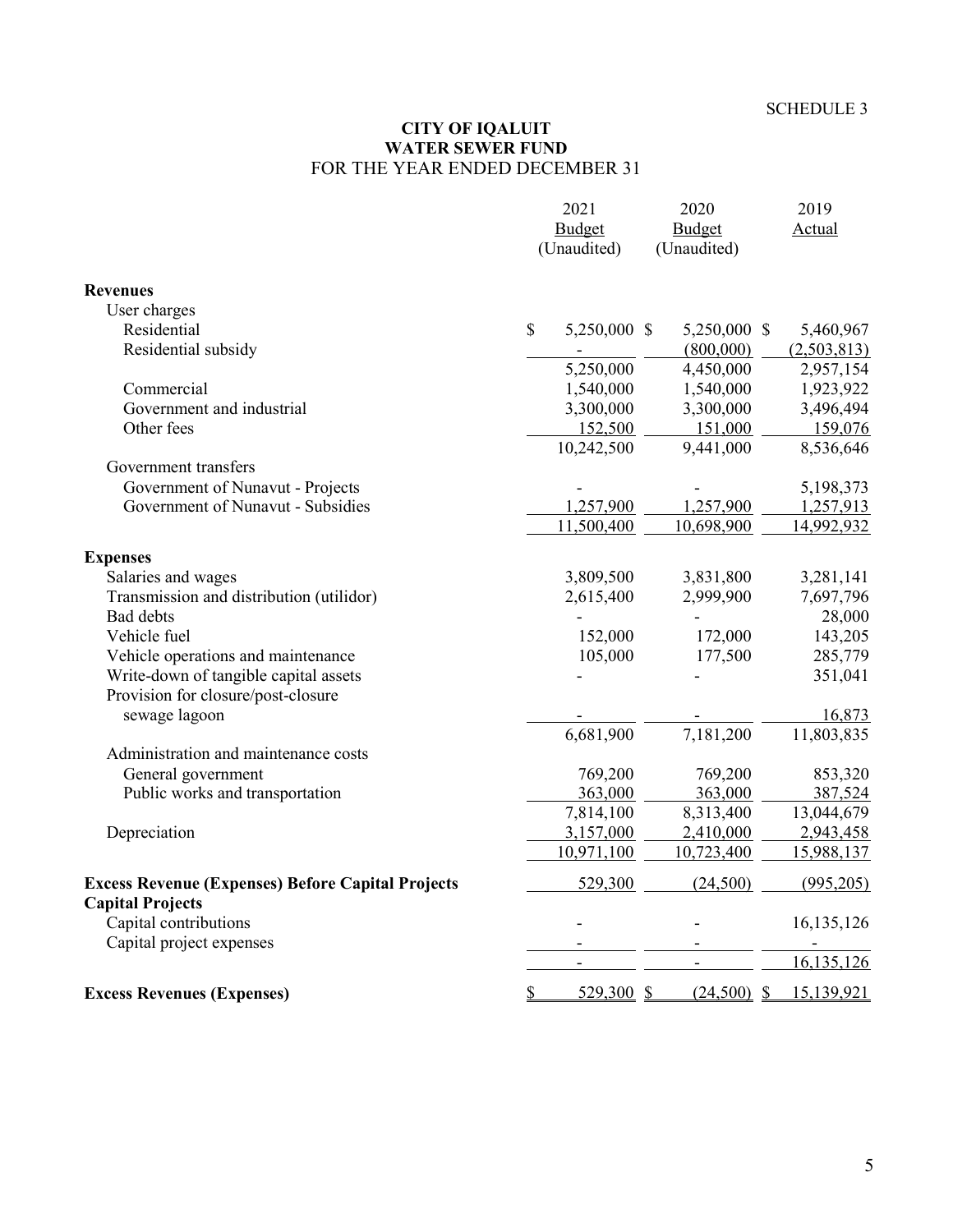#### **CITY OF IQALUIT SANITATION PROGRAM FUND** FOR THE YEAR ENDED DECEMBER 31

|                                                                           | 2021<br><b>Budget</b><br>(Unaudited) | 2020<br><b>Budget</b><br>(Unaudited) | 2019<br>Actual |
|---------------------------------------------------------------------------|--------------------------------------|--------------------------------------|----------------|
| <b>Revenues</b>                                                           |                                      |                                      |                |
| User charges                                                              |                                      |                                      |                |
| Sanitation services                                                       | $\$$<br>3,424,200 \$                 | 3,283,863 \$                         | 3,683,872      |
| Solid waste tipping fees                                                  | 800,000                              | 800,000                              | 1,014,000      |
|                                                                           | 4,224,200                            | 4,083,863                            | 4,697,872      |
| Government transfers                                                      |                                      |                                      |                |
| Projects                                                                  |                                      |                                      | 1,390,324      |
|                                                                           | 4,224,200                            | 4,083,863                            | 6,088,196      |
| <b>Expenses</b>                                                           |                                      |                                      |                |
| Salaries and benefits                                                     | 1,681,300                            | 1,786,800                            | 1,213,803      |
| Vehicle fuel                                                              | 53,000                               | 82,000                               | 57,042         |
| Vehicle operations and maintenance                                        | 62,000                               | 75,000                               | 108,904        |
| Materials and supplies                                                    | 34,200                               | 37,500                               | 22,182         |
| Contracted costs                                                          | 147,500                              | 32,500                               | 132,806        |
| Electricity                                                               | 24,000                               | 24,000                               | 29,873         |
| Heating fuel                                                              | 21,000                               | 21,000                               | 19,728         |
| Provision for closure/post-closure<br>solid waste landfill                |                                      |                                      | (1,028,895)    |
| Landfill run-off treatment                                                |                                      | 50,000                               |                |
| Decommissioning of West 40 Landfill                                       |                                      |                                      | 1,390,324      |
|                                                                           | 2,023,000                            | 2,108,800                            | 1,945,767      |
| Administration and maintenance costs                                      |                                      |                                      |                |
| General government                                                        | 384,600                              | 384,600                              | 426,660        |
| Public works and transportation                                           | 182,100                              | 182,100                              | 166,070        |
|                                                                           | 2,589,700                            | 2,675,500                            | 2,538,497      |
| Depreciation                                                              | 236,000                              | 246,000                              | 223,376        |
|                                                                           | 2,825,700                            | 2,921,500                            | 2,761,873      |
| <b>Excess Revenues Before Capital Projects</b><br><b>Capital Projects</b> | 1,398,500                            | 1,162,363                            | 3,326,323      |
| Capital contributions                                                     |                                      |                                      | 1,021,636      |
| Capital project expenses                                                  |                                      |                                      |                |
|                                                                           | $\blacksquare$                       | $\overline{\phantom{a}}$             | 1,021,636      |
| <b>Excess Revenues</b>                                                    | $1,398,500$ \$<br><u>\$</u>          | 1,162,363<br>$\mathcal{S}$           | 4,347,959      |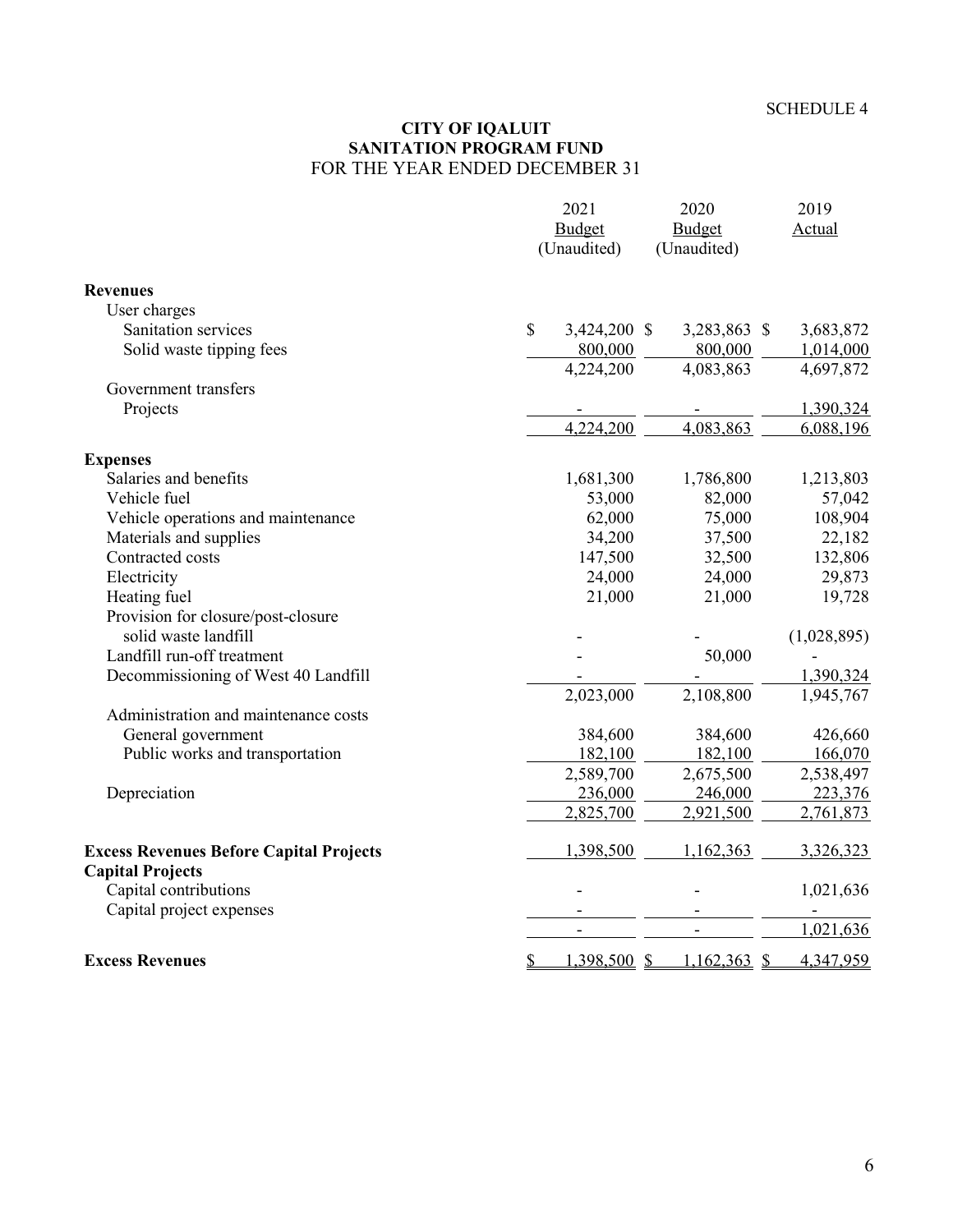#### **CITY OF IQALUIT LAND DEVELOPMENT FUND** FOR THE YEAR ENDED DECEMBER 31

|                                             | 2021                 | 2020         | 2019                     |
|---------------------------------------------|----------------------|--------------|--------------------------|
|                                             | <b>Budget</b>        | Budget       | Actual                   |
|                                             | (Unaudited)          | (Unaudited)  |                          |
| <b>Revenues</b>                             |                      |              |                          |
| User charges                                |                      |              |                          |
| Equity land lease revenue                   | \$<br>1,750,000 \$   | 1,750,000 \$ | 3,057,272                |
| Interest on land leases                     | 290,000              | 819,000      | 477,255                  |
| Standard land lease revenue                 |                      |              | 2,335                    |
| Other                                       | 750,800              | 800          | 600                      |
| Fees                                        | 263,400              | 171,300      | 540,850                  |
|                                             | 3,054,200            | 2,741,100    | 4,078,312                |
| Government transfers                        |                      |              |                          |
| Government of Nunavut - Land administration |                      | 84,500       | 88,083                   |
|                                             | 3,054,200            | 2,825,600    | 4,166,395                |
| <b>Expenses</b>                             |                      |              |                          |
| Cost of land sold                           |                      |              | 2,396,955                |
| Write-down of land inventory                |                      |              | 323,227                  |
| Interest on debentures                      | 105,000              | 152,600      | 184,411                  |
| Salaries and benefits                       | 662,800              | 572,800      | 332,739                  |
| Office and miscellaneous                    | 23,500               | 17,900       | 13,317                   |
| Planning, reviews and studies               | 394,500              | 375,000      | 310,821                  |
| Professional fees                           | 19,000               | 45,000       | 8,003                    |
| Rent                                        | 38,000               | 73,800       | 76,408                   |
| Survey, appraisal and title search fees     | 17,900               | 17,900       | 35,092                   |
| Training                                    | 8,000                | 15,000       | 11,031                   |
| Electricity                                 | 4,900                | 4,900        | 4,145                    |
| Heating fuel                                | 3,600                | 6,200        | 5,239                    |
| Vehicle fuel                                | 700                  | 700          | 55                       |
| Vehicle operations, maintenance and rental  | 400                  |              | 226                      |
| Bad debt recovery - land leases             |                      |              | (264, 295)               |
|                                             | 1,278,300            | 1,281,800    | 3,437,374                |
| Administration and maintenance costs        |                      |              |                          |
| General government                          | 128,200              | 128,200      | 142,220                  |
|                                             | 1,406,500            | 1,410,000    | 3,579,594                |
| <b>Excess Revenues</b>                      | \$<br>$1,647,700$ \$ | 1,415,600    | 586,801<br><sup>\$</sup> |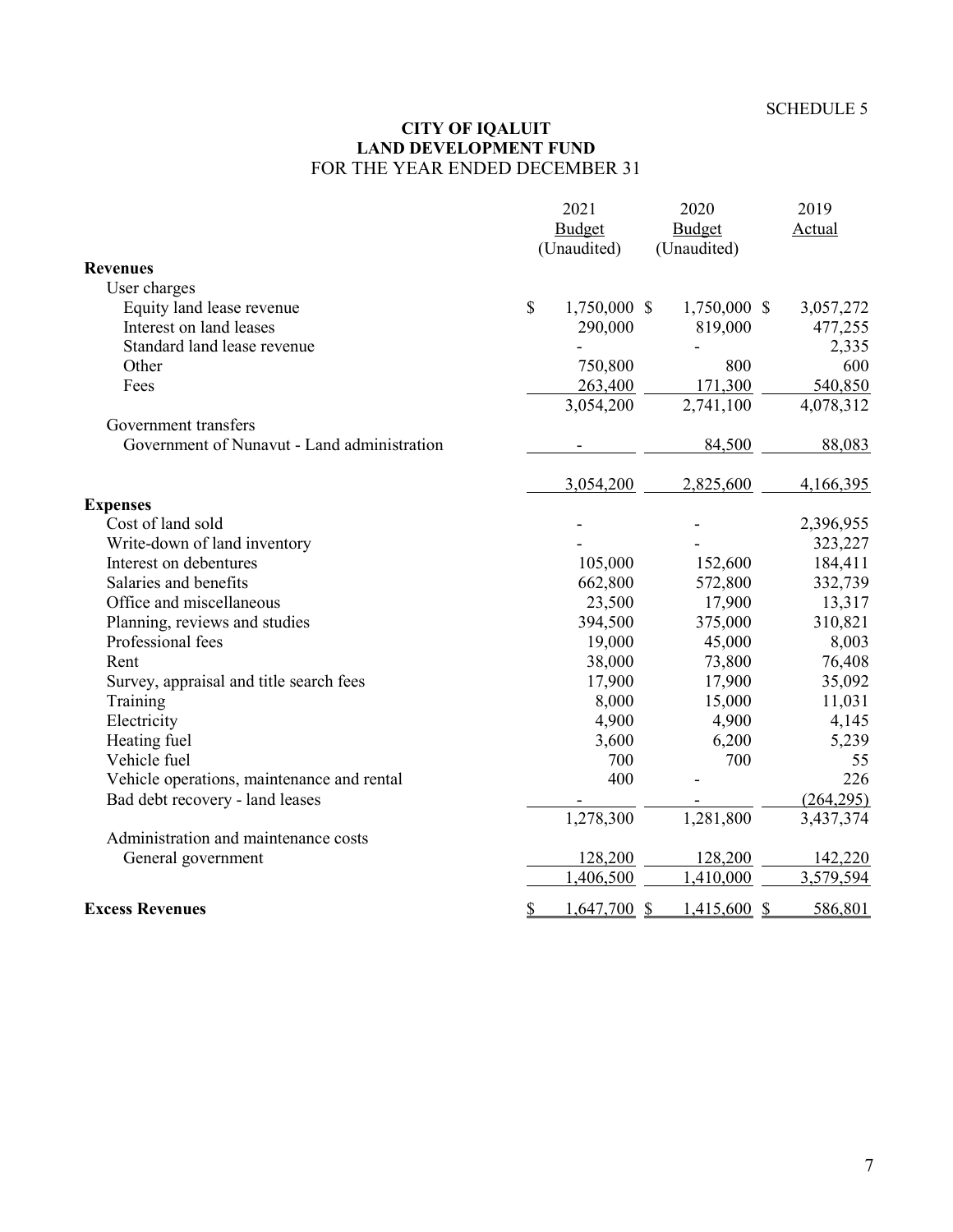## **CITY OF IQALUIT GRANTS IN LIEU AND OTHER REVENUE FROM OWN SOURCES** FOR THE YEAR ENDED DECEMBER 31

|                                       |               | 2021<br>Budget<br>(Unaudited) | 2020<br>Budget<br>(Unaudited) | 2019<br>Actual |
|---------------------------------------|---------------|-------------------------------|-------------------------------|----------------|
| <b>Grants in Lieu</b>                 |               |                               |                               |                |
| Government of Canada                  | $\mathcal{S}$ | 1,183,870 \$                  | 1,073,500 \$                  | 1,135,417      |
| Government of Nunavut                 |               | 6,327,995                     | 5,554,900                     | 5,916,408      |
| <b>Qulliq Energy Corporation</b>      |               | 206,024                       | 189,500                       | 200,014        |
|                                       | \$            | 7,717,889 \$                  | $6,817,900$ \$                | 7,251,839      |
| <b>Government Operating Transfers</b> |               |                               |                               |                |
| Government of Nunavut                 | \$            | $20,000$ \$                   | $21,500$ \$                   | 451,861        |
| <b>Other Revenue from Own Sources</b> |               |                               |                               |                |
| Interest earned                       | \$            | 300,000 \$                    | 250,000 \$                    | 511,126        |
| Penalties and interest                |               | 600,000                       | 600,000                       | 661,723        |
| Tax certificates                      |               | 15,000                        | 15,000                        | 17,775         |
| Burial cost recovery                  |               | 180,000                       |                               |                |
| <b>Business licences</b>              |               | 60,000                        | 110,000                       | 76,662         |
| Rent recovery                         |               | 105,000                       | 26,400                        | 39,646         |
| Other income                          |               | 51,900                        | 14,000                        | 160,577        |
|                                       | \$            | 1,311,900 \$                  | $1,015,400$ \$                | 1,467,509      |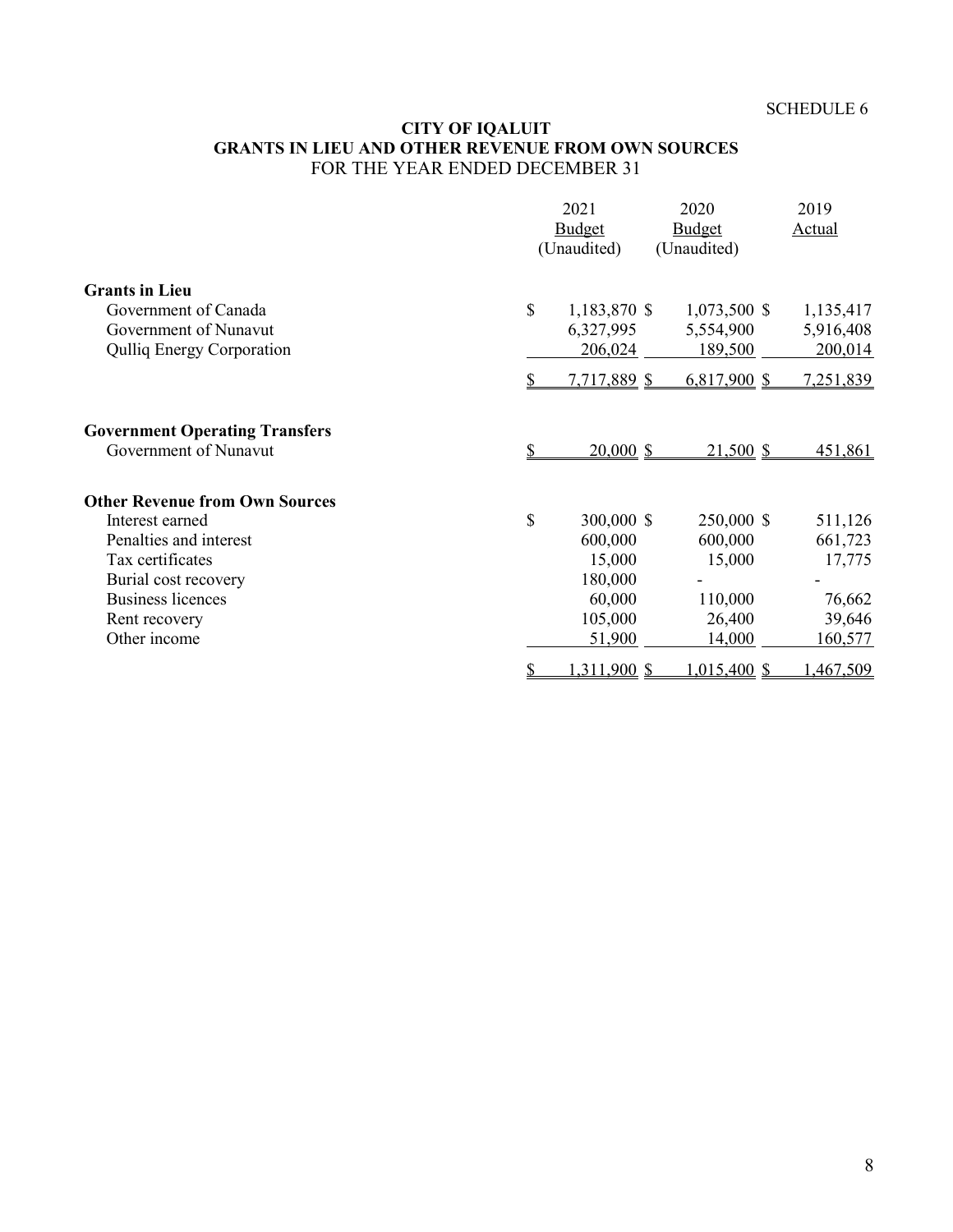#### **CITY OF IQALUIT GENERAL GOVERNMENT** FOR THE YEAR ENDED DECEMBER 31

|                                    | 2021<br>Budget<br>(Unaudited)   | 2020<br><b>Budget</b><br>(Unaudited) |            |
|------------------------------------|---------------------------------|--------------------------------------|------------|
| <b>Expenses</b>                    |                                 |                                      |            |
| Mayor's and councillors' salaries  | $\mathbb{S}$<br>365,200 \$      | 352,500 \$                           | 350,243    |
| Salaries                           | 3,120,400                       | 2,882,200                            | 1,780,364  |
| Employee benefits                  | 675,700                         | 734,500                              | 509,804    |
| Staff housing costs                |                                 | 1,500                                | 4,043      |
| Staff training                     | 339,200                         | 422,200                              | 260,938    |
| Utilities                          | 65,500                          | 95,900                               | 104,257    |
| Telecommunications                 | 322,900                         | 295,800                              | 281,703    |
| Stationery, supplies and postage   | 71,800                          | 108,700                              | 134,003    |
| Council initiated programs         | 58,000                          | 64,900                               | 135,480    |
| Advertising and promotion          | 46,000                          | 72,500                               | 34,617     |
| Business travel and education      | 40,000                          | 46,000                               | 33,268     |
| Bad debts                          | 120,000                         | 120,000                              | 245,565    |
| Maintenance and repairs            | 70,000                          | 44,700                               | 41,409     |
| Election and plebiscites           |                                 |                                      | 121,696    |
| Insurance                          | 500,000                         | 500,000                              | 448,335    |
| Membership and dues                | 5,000                           | 6,200                                | 3,346      |
| Bank charges                       | 130,000                         | 130,000                              | 113,670    |
| Professional fees                  | 472,100                         | 416,100                              | 410,264    |
| Contracted services                | 461,500                         | 489,100                              | 515,575    |
| Labour relations                   | 121,000                         | 121,000                              | 63,882     |
| Contracted translation             | 204,500                         | 250,000                              | 184,409    |
| Rent                               | 307,000                         |                                      |            |
| Vehicle fuel                       | 3,000                           | 4,200                                | 1,830      |
| Vehicle operations and maintenance | 3,700                           | 3,700                                | 2,817      |
| Interest on loan financing         | 9,000                           | 11,000                               | 12,674     |
| Computers and software             | 224,000                         | 123,300                              | 140,178    |
|                                    | 7,735,500                       | 7,296,000                            | 5,934,370  |
| Net allocations from (to):         |                                 |                                      |            |
| <b>Emergency services</b>          |                                 | 8,200                                |            |
| Water and sewer fund               | (840,300)                       | (840,300)                            | (968, 481) |
| Sanitation fund                    | (420, 200)                      | (420, 200)                           | (484, 240) |
| Land development fund              | (128,200)                       | (128,200)                            | (142, 220) |
|                                    | 6,346,800                       | 5,915,500                            | 4,339,429  |
| Depreciation                       | 149,500                         | 208,100                              | 149,590    |
|                                    | $6,496,300$ \$<br>$\frac{1}{2}$ | 6,123,600 \$                         | 4,489,019  |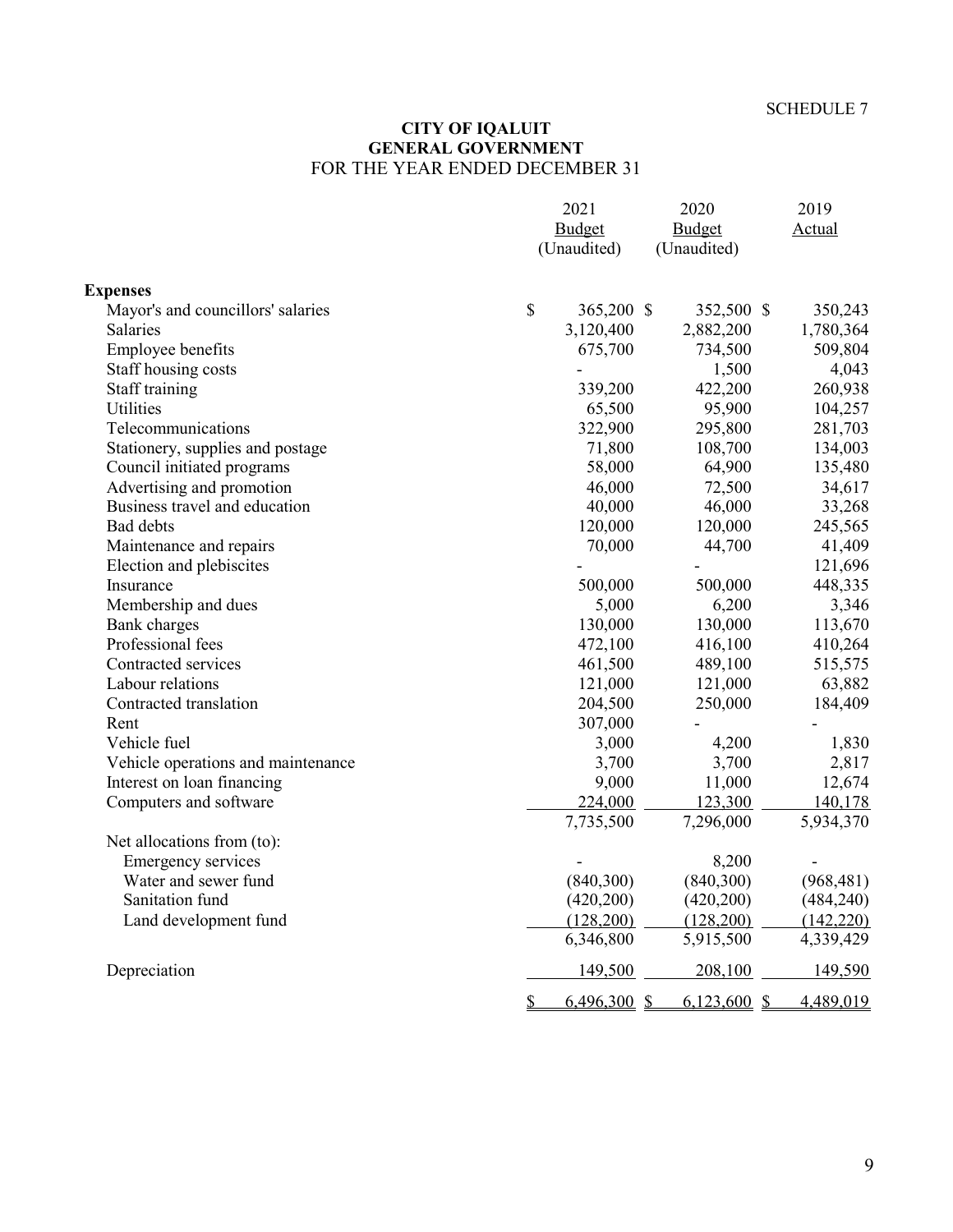#### **CITY OF IQALUIT EMERGENCY SERVICES** FOR THE YEAR ENDED DECEMBER 31

|                                    |               | 2021         | 2020                             | 2019          |
|------------------------------------|---------------|--------------|----------------------------------|---------------|
|                                    |               | Budget       | Budget                           | <b>Actual</b> |
|                                    |               | (Unaudited)  | (Unaudited)                      |               |
| <b>Revenues</b>                    |               |              |                                  |               |
| User charges                       |               |              |                                  |               |
| Ambulance services                 | $\mathcal{S}$ | 2,369,000 \$ | 1,657,500 \$                     | 1,819,900     |
| Alarm monitoring services          |               | 220,000      | 220,000                          | 268,748       |
| Other recoveries                   |               | 18,300       | 36,300                           | 65,168        |
|                                    |               | 2,607,300    | 1,913,800                        | 2,153,816     |
| <b>Expenses</b>                    |               |              |                                  |               |
| Salaries and benefits              |               | 3,331,800    | 3,806,500                        | 3,363,895     |
| Vehicle fuel                       |               | 30,500       | 21,900                           | 17,442        |
| Vehicle operations and maintenance |               | 57,000       | 162,900                          | 86,096        |
| Fire fighters' association         |               | 25,000       | 50,000                           | 3,384         |
| Office and miscellaneous           |               | 100,800      | 83,700                           | 81,724        |
| Dispatch expenses                  |               |              | 7,000                            | 24,208        |
| Supplies                           |               | 102,700      | 97,200                           | 76,909        |
| Utilities                          |               | 84,300       | 84,300                           | 105,908       |
| Building repairs and maintenance   |               |              | 23,500                           | 2,500         |
| Minor capital                      |               | 22,500       | 17,500                           | 13,946        |
|                                    |               | 3,754,600    | 4,354,500                        | 3,776,012     |
| Net allocations from:              |               |              |                                  |               |
| General government                 |               |              | 12,000                           |               |
| Depreciation                       |               | 155,000      | 154,400                          | 124,024       |
|                                    |               | 3,909,600    | 4,520,900                        | 3,900,036     |
| <b>Excess Expenses</b>             | <u>s</u>      | (1,302,300)  | $(2,607,100)$ \$<br>$\mathbb{S}$ | (1,746,220)   |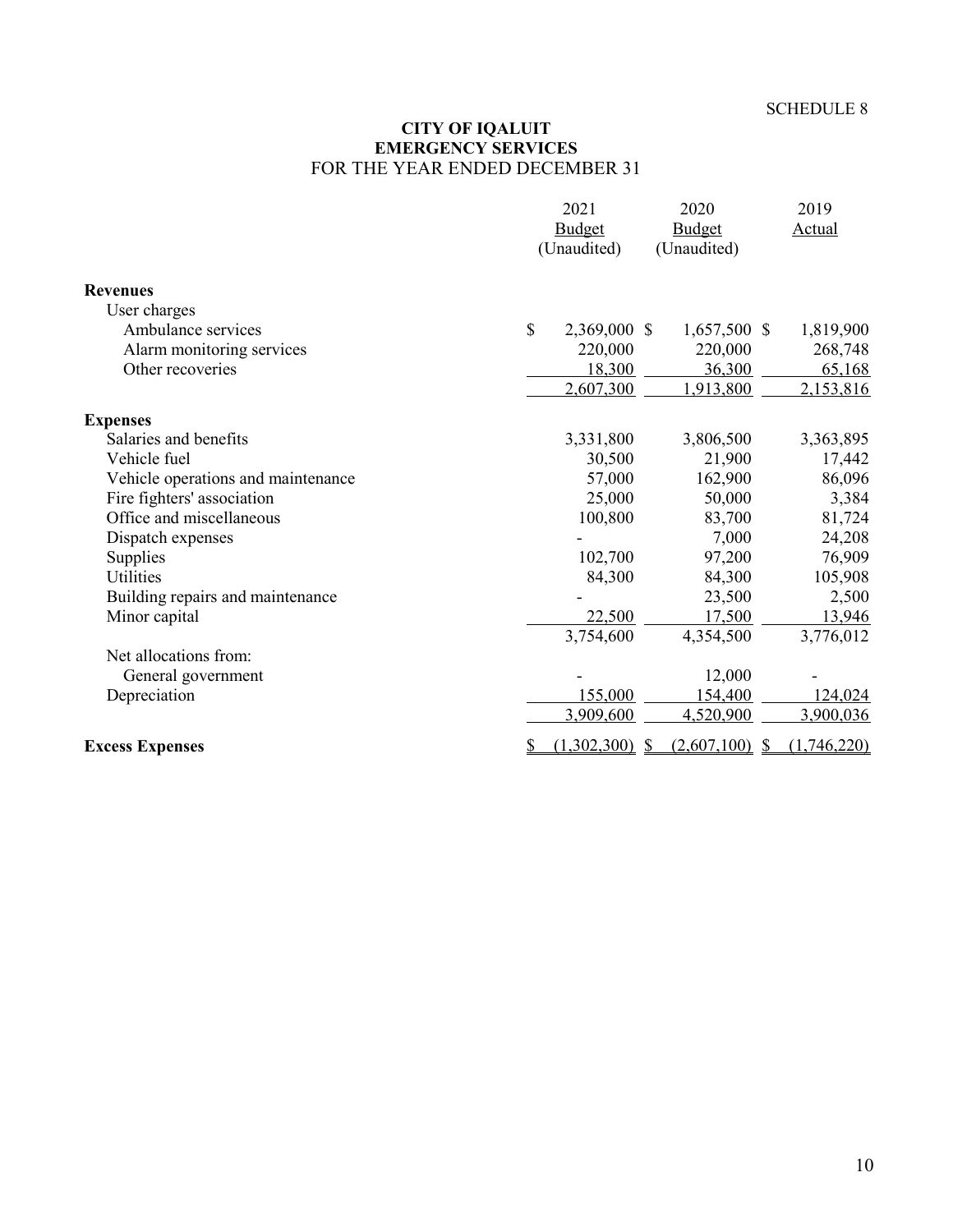#### **CITY OF IQALUIT BY-LAW ENFORCEMENT** FOR THE YEAR ENDED DECEMBER 31

|                                 |           | 2021          | 2020          | 2019          |
|---------------------------------|-----------|---------------|---------------|---------------|
|                                 |           | <b>Budget</b> | <b>Budget</b> | <b>Actual</b> |
|                                 |           | (Unaudited)   | (Unaudited)   |               |
| <b>Revenues</b>                 |           |               |               |               |
| User charges                    |           |               |               |               |
| Fines                           | \$        | 77,500 \$     | 40,000 \$     | 49,286        |
| Licences and permits            |           | 29,300        | 41,500        | 37,329        |
|                                 |           | 106,800       | 81,500        | 86,615        |
| <b>Expenses</b>                 |           |               |               |               |
| Salaries and benefits           |           | 987,800       | 850,400       | 723,623       |
| Vehicle fuel                    |           | 16,000        | 11,000        | 11,948        |
| Vehicle repairs and maintenance |           | 12,000        | 23,400        | 35,988        |
| Office and miscellaneous        |           | 62,000        | 103,600       | 42,324        |
| Rent                            |           | 40,500        | 81,000        | 90,411        |
| Repairs and maintenance         |           | 3,000         | 6,200         | 7,371         |
| Dog pound expenses              |           | 21,700        | 19,800        | 18,649        |
|                                 |           | 1,143,000     | 1,095,400     | 930,314       |
| Depreciation                    |           | 34,700        | 26,900        | 24,222        |
|                                 |           | 1,177,700     | 1,122,300     | 954,536       |
| <b>Excess Expenses</b>          | <u>\$</u> | (1,070,900)   | (1,040,800)   | (867, 921)    |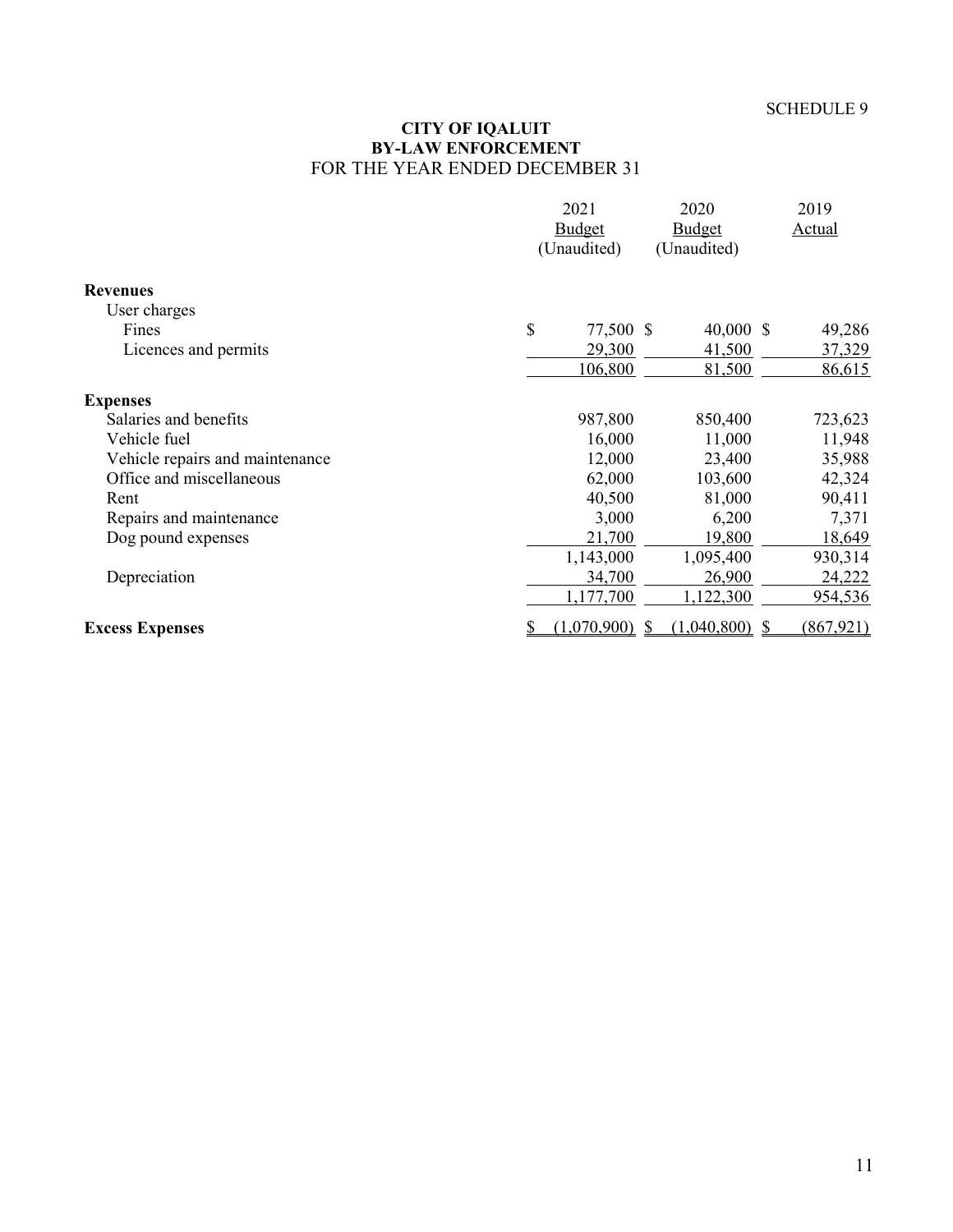### **CITY OF IQALUIT PUBLIC WORKS AND TRANSPORTATION** FOR THE YEAR ENDED DECEMBER 31

|                                     | 2021               | 2020            | 2019            |
|-------------------------------------|--------------------|-----------------|-----------------|
|                                     | <b>Budget</b>      | <b>Budget</b>   | <b>Actual</b>   |
|                                     | (Unaudited)        | (Unaudited)     |                 |
| <b>Expenses</b>                     |                    |                 |                 |
| Salaries and benefits               | \$<br>2,597,600 \$ | 2,821,100 \$    | 2,078,777       |
| Vehicle fuel                        | 123,000            | 162,000         | 103,612         |
| Vehicle operations and maintenance  | 121,200            | 116,500         | 384,258         |
| Building maintenance                | 661,400            | 680,400         | 616,622         |
| Materials and supplies              | 128,900            | 103,000         | 141,138         |
| Street lighting                     | 200,000            | 250,000         | 195,032         |
| Traffic services                    | 35,000             | 35,000          | 48,386          |
| Rent                                | 24,000             |                 | 56,507          |
| Contracted costs                    | 573,500            | 862,500         | 518,368         |
| Other expenses                      | 10,000             |                 | 17,506          |
| Interest on loan financing          |                    |                 | 9,664           |
| Cemetery operations and maintenance | 337,000            | 59,000          | 91,623          |
| Road repairs and maintenance        | 653,800            | 365,800         | 292,099         |
|                                     | 5,465,400          | 5,455,300       | 4,553,592       |
| Net allocations to:                 |                    |                 |                 |
| Water and sewer fund                | (267,600)          |                 | (272, 363)      |
| Sanitation fund                     | (134,300)          |                 | (108, 490)      |
|                                     | 5,063,500          | 5,455,300       | 4,172,739       |
| Depreciation                        | 1,793,000          | 1,493,500       | 1,614,405       |
|                                     | \$<br>6,856,500    | 6,948,800<br>-S | 5,787,144<br>-S |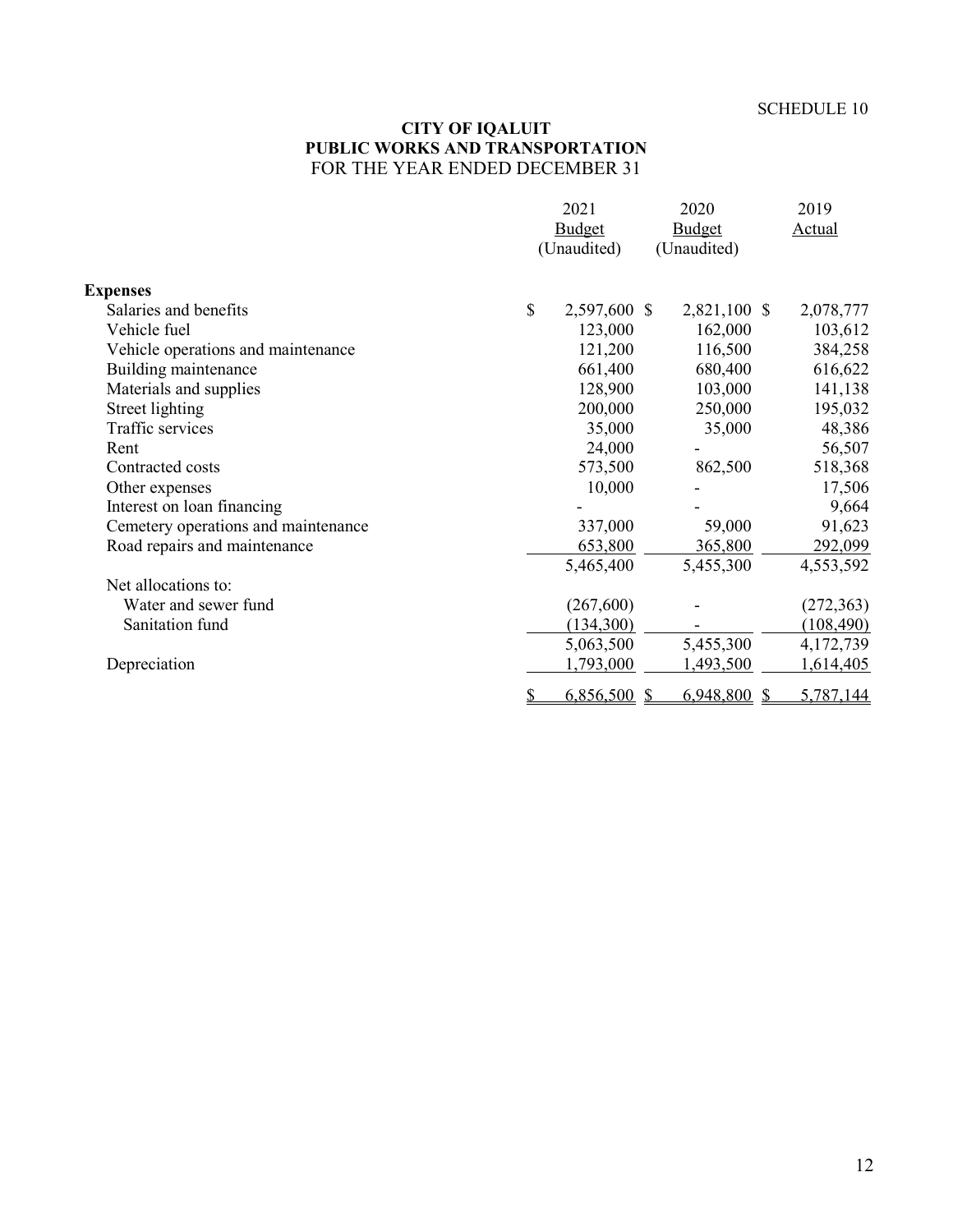## **CITY OF IQALUIT RECREATIONAL AND CULTURAL** FOR THE YEAR ENDED DECEMBER 31

|                                    |    | 2021<br>2020<br><b>Budget</b><br><b>Budget</b> |                  | 2019        |
|------------------------------------|----|------------------------------------------------|------------------|-------------|
|                                    |    |                                                |                  | Actual      |
|                                    |    | (Unaudited)                                    | (Unaudited)      |             |
| <b>Revenues</b>                    |    |                                                |                  |             |
| User charges                       |    |                                                |                  |             |
| Abe Okpik Community Centre         | \$ | 18,000 \$                                      | 13,500 \$        | 19,027      |
| Arctic Winter Games Complex        |    | 106,500                                        | 113,000          | 153,495     |
| Arnaitok Arena                     |    | 55,300                                         | 89,500           | 112,189     |
| Curling rink                       |    | 19,000                                         | 20,600           | 23,199      |
| Recreation fundraising             |    | 12,500                                         | 30,000           | 26,952      |
| Iqaluit skateboard park            |    |                                                |                  | 3,008       |
| Parks, playgrounds and ballfields  |    | 5,000                                          | 5,000            | 7,551       |
| Programs and special events        |    | 115,000                                        | 127,000          | 141,464     |
| Soccer                             |    | 29,000                                         | 34,000           | 31,191      |
| Aquatic centre                     |    | 666,000                                        | 913,000          | 1,006,116   |
| Youth centre                       |    | 128,000                                        | 47,500           | 3,068       |
|                                    |    | 1,154,300                                      | 1,393,100        | 1,527,260   |
| Government transfers               |    |                                                |                  |             |
| Government of Canada               |    |                                                |                  | 55,984      |
| Government of Nunavut              |    | 25,000                                         | 40,000           | 107,214     |
|                                    |    | 25,000                                         | 40,000           | 163,198     |
|                                    |    | 1,179,300                                      | 1,433,100        | 1,690,458   |
| <b>Expenses</b>                    |    |                                                |                  |             |
| Administration                     |    |                                                |                  |             |
| Salaries and benefits              |    | 391,800                                        | 413,200          | 393,175     |
| Other administration expenses      |    | 28,800                                         | 27,700           | 29,821      |
| Vehicle fuel                       |    | 10,000                                         | 11,000           | 12,767      |
| Vehicle operations and maintenance |    | 6,500                                          | 7,000            | 8,450       |
|                                    |    | 437,100                                        | 458,900          | 444,213     |
| Fundraising expenses               |    | 1,500                                          | 10,000           |             |
| Facilities                         |    |                                                |                  |             |
| Abe Okpik Community Centre         |    | 23,600                                         | 29,600           | 12,887      |
| Aquatic centre                     |    | 3,400,500                                      | 3,135,000        | 3,315,129   |
| <b>Arctic Winter Games Complex</b> |    | 1,034,100                                      | 1,037,200        | 947,437     |
| Arnaitok Arena                     |    | 495,300                                        | 410,500          | 465,624     |
| Curling rink                       |    | 115,500                                        | 131,500          | 105,726     |
| Elders' facility                   |    | 82,500                                         | 79,600           | 96,339      |
| Iqaluit skateboard park            |    |                                                | 24,000           | 10,263      |
| Parks, playgrounds and ballfields  |    | 23,500                                         | 28,000           | 7,120       |
| Programs and special events        |    | 408,200                                        | 456,300          | 440,716     |
| Soccer program                     |    | 87,400                                         | 78,900           | 73,514      |
| Youth centre                       |    | 376,600                                        | 361,700          | 385,655     |
|                                    |    | 6,485,800                                      | 6,241,200        | 6,304,623   |
| Depreciation                       |    | 1,386,000                                      | 1,385,000        | 1,408,944   |
|                                    |    | 7,871,800                                      | 7,626,200        | 7,713,567   |
| <b>Excess Expenses</b>             |    | $(6,692,500)$ \$                               | $(6,193,100)$ \$ | (6,023,109) |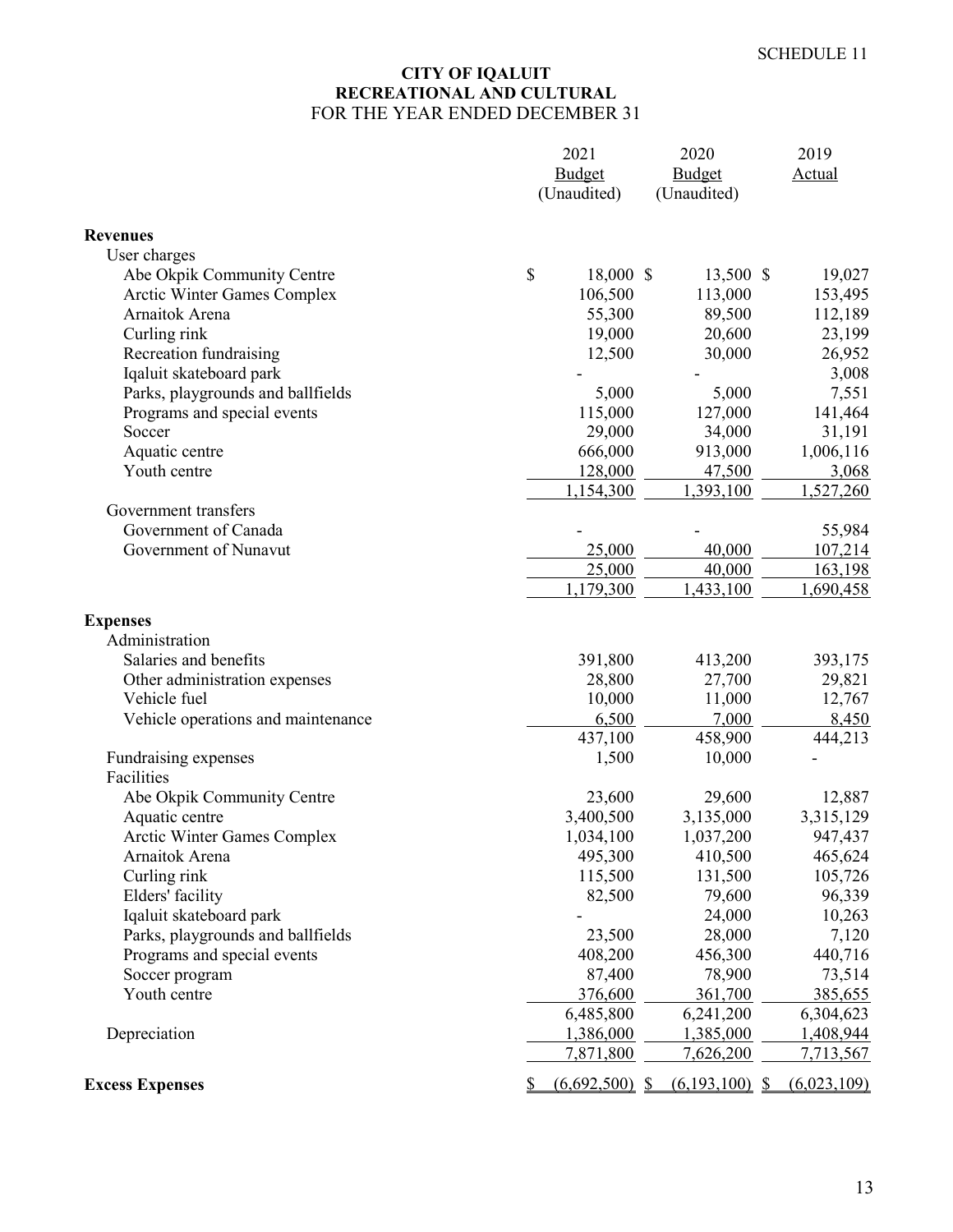#### **CITY OF IQALUIT ENGINEERING SERVICES** FOR THE YEAR ENDED DECEMBER 31

|                                 |             | 2021<br><b>Budget</b> |              | 2019    |
|---------------------------------|-------------|-----------------------|--------------|---------|
|                                 |             |                       |              | Actual  |
|                                 | (Unaudited) |                       | (Unaudited)  |         |
| <b>Expenses</b>                 |             |                       |              |         |
| Salaries and benefits           | \$          | 543,100 \$            | 406,100 \$   |         |
| Vehicle fuel                    |             | 1,000                 | 5,000        | 526     |
| Vehicle repairs and maintenance |             | 500                   | 5,000        | 1,105   |
| Office and miscellaneous        |             | 4,000                 | 3,000        | 691     |
| Rent                            |             | 9,000                 |              | 12,530  |
| Heating                         |             | 1,000                 | 1,000        | 873     |
| Materials and supplies          |             | 129,200               | 223,000      | 37,581  |
| Contracted services             |             | 400,000               | 300,000      | 527,584 |
|                                 |             | 1,087,800             | 943,100      | 580,890 |
| Depreciation                    |             |                       | 6,000        | 4,019   |
|                                 |             | 1,087,800             | $949,100$ \$ | 584,909 |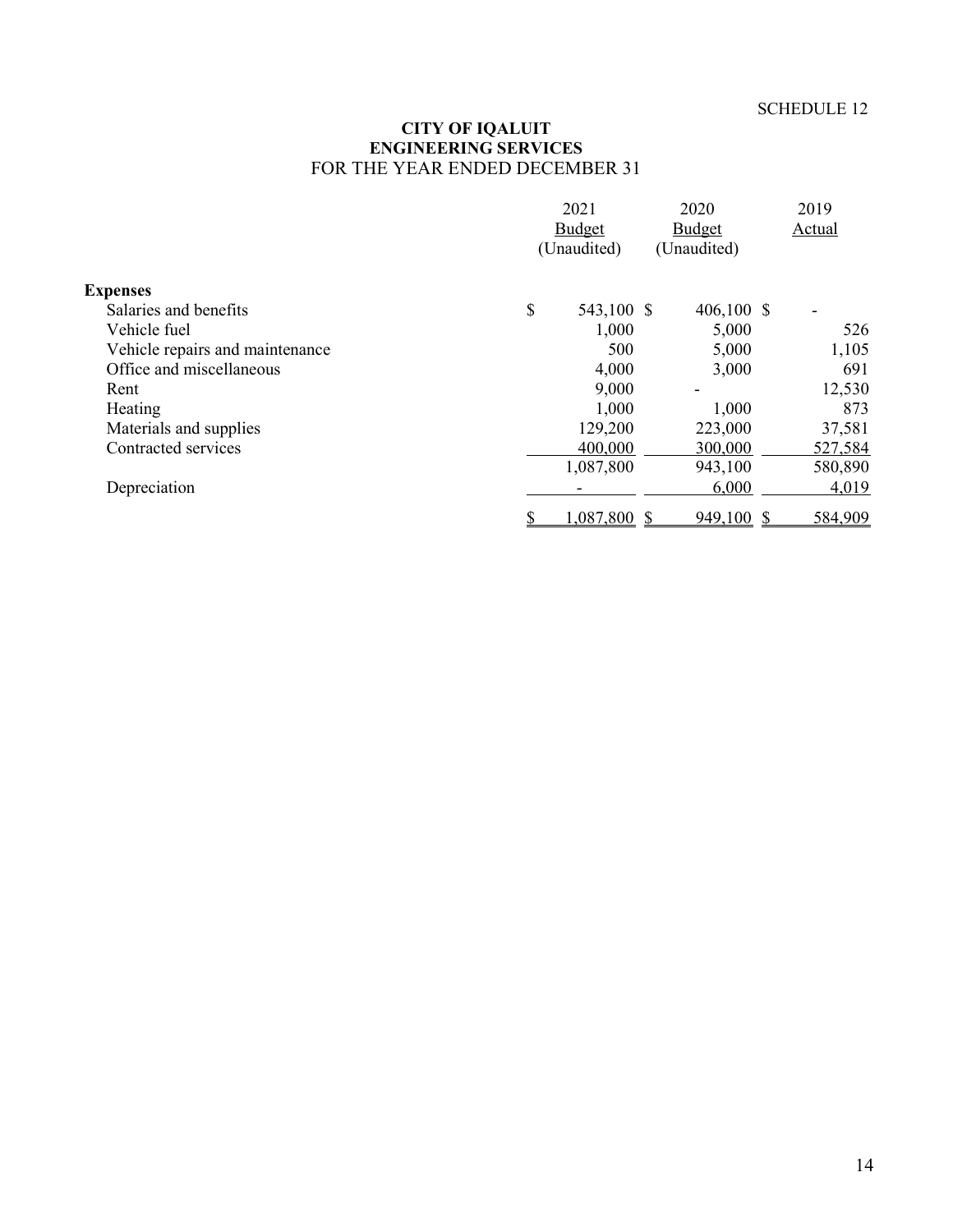#### **CITY OF IQALUIT ECONOMIC DEVELOPMENT** FOR THE YEAR ENDED DECEMBER 31

|                           | 2021<br>Budget   | 2020<br>Budget | 2019<br>Actual |  |
|---------------------------|------------------|----------------|----------------|--|
|                           | (Unaudited)      | (Unaudited)    |                |  |
| <b>Revenues</b>           |                  |                |                |  |
| Government transfers      |                  |                |                |  |
| Government of Nunavut     | \$<br>190,000 \$ | 190,000 \$     | 76,620         |  |
| <b>Expenses</b>           |                  |                |                |  |
| Salaries and benefits     | 137,900          | 137,500        | 64,242         |  |
| Advertising and promotion | 6,000            | 26,500         | 5,740          |  |
| Staff training and travel | 10,300           | 5,300          |                |  |
| Materials and supplies    | 3,100            | 3,800          | 6,256          |  |
| Contracted services       | 12,700           |                | 382            |  |
| Rent                      | 20,000           |                |                |  |
|                           | 190,000          | 173,100        | 76,620         |  |
| <b>Excess Revenues</b>    |                  | 16,900S        |                |  |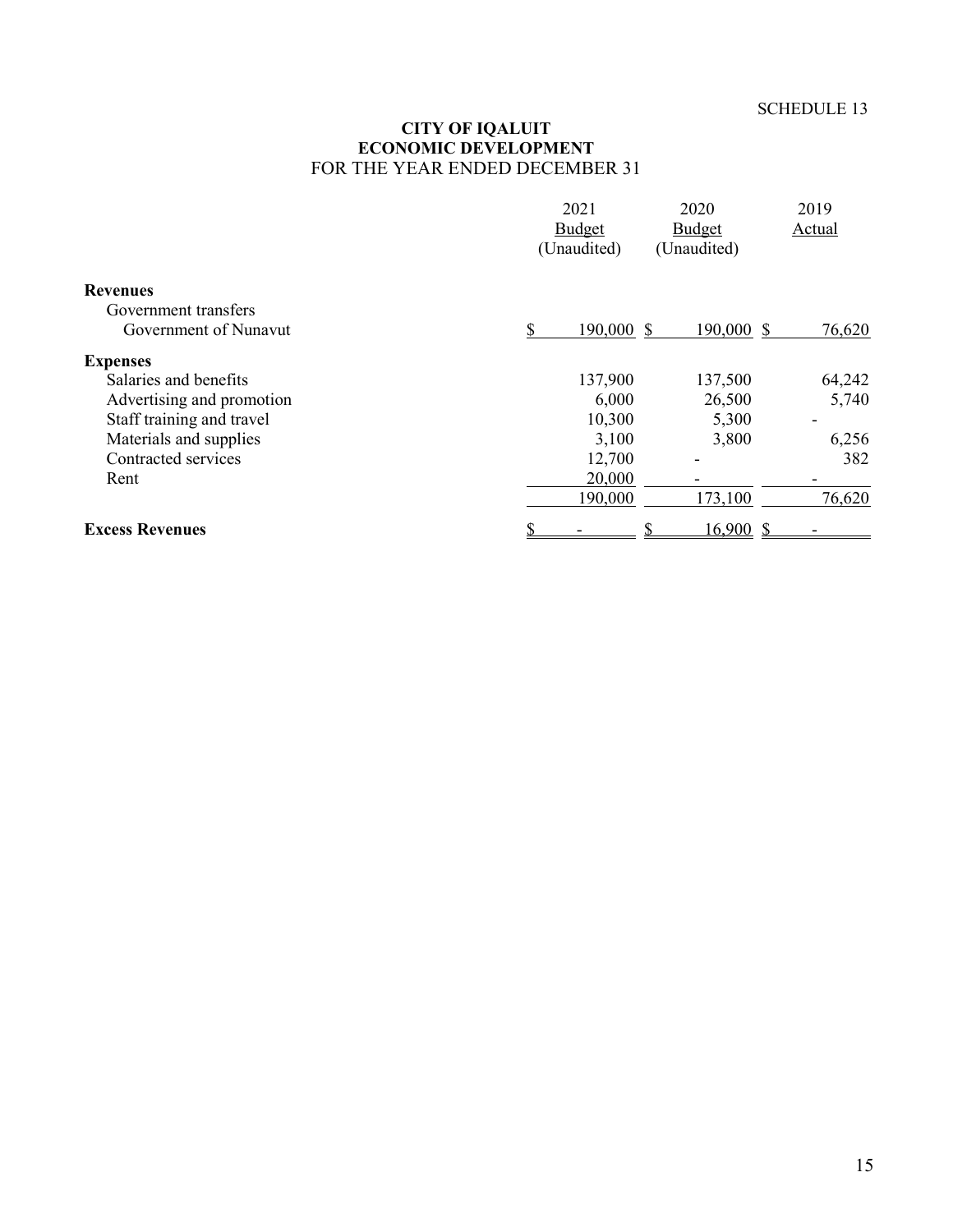#### **CITY OF IQALUIT COMMUNITY FUNDING** FOR THE YEAR ENDED DECEMBER 31

|                        | 2021<br>Budget<br>(Unaudited) |  | 2019<br>Actual |           |
|------------------------|-------------------------------|--|----------------|-----------|
| <b>Revenues</b>        |                               |  |                |           |
| Government transfers   |                               |  |                |           |
| Government of Canada   | \$<br>2,242,500 \$            |  | \$             | 1,292,000 |
| Government of Nunavut  | 318,300                       |  |                | 425,938   |
|                        | 2,560,800                     |  |                | 1,717,938 |
| <b>Expenses</b>        |                               |  |                |           |
| Community funding      | 2,498,700                     |  |                | 1,518,779 |
| Materials and supplies |                               |  |                | 10,237    |
| Administration         |                               |  |                | 95,103    |
| Salaries and benefits  | 62,100                        |  |                | 93,819    |
|                        | 2,560,800                     |  |                | 1,717,938 |
| <b>Excess Revenues</b> |                               |  |                |           |